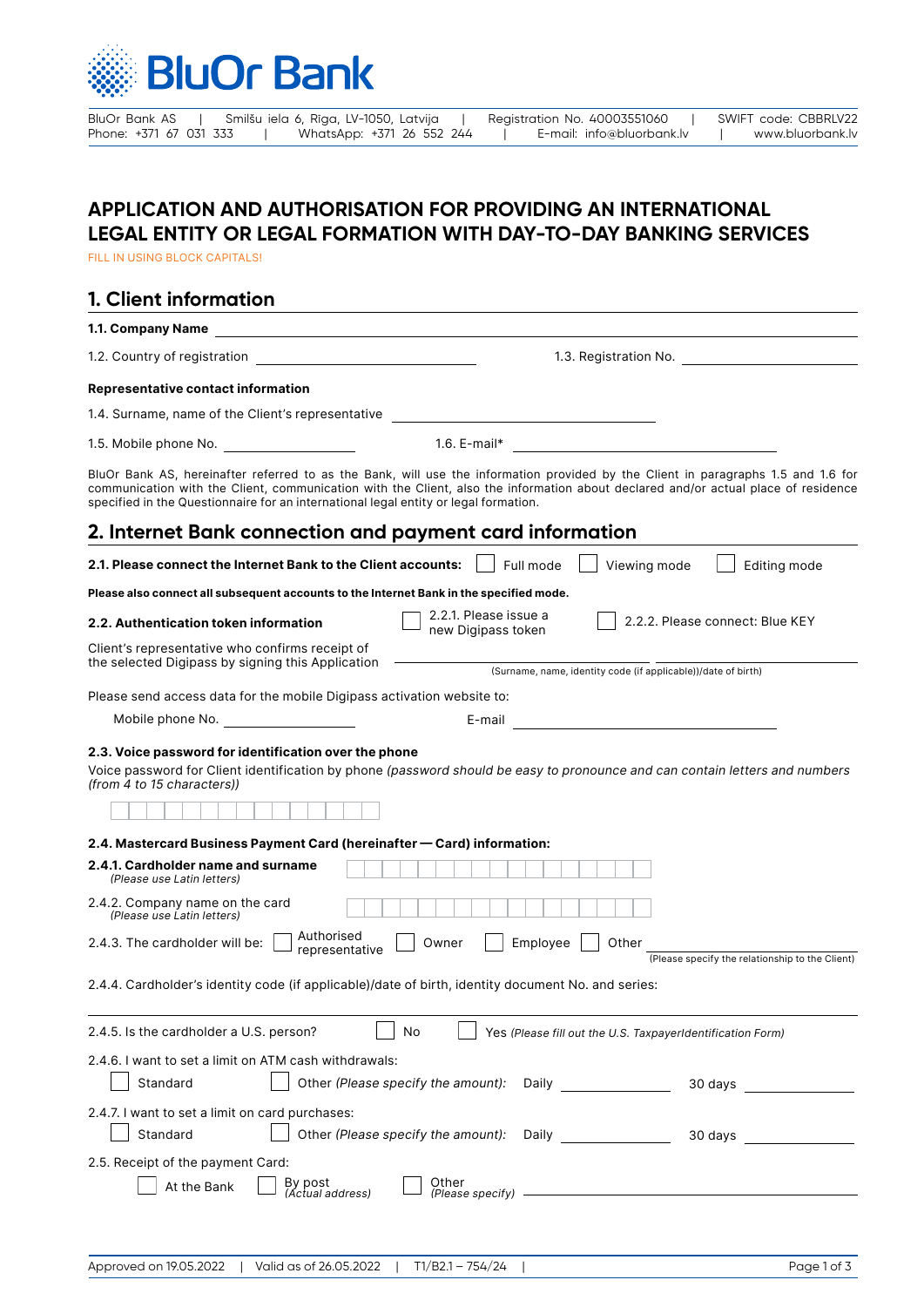

| BluOr Bank AS          |  | Smilšu iela 6, Rīga, LV-1050, Latvija |  | Registration No. 40003551060 | SWIFT code: CBBRLV22 |
|------------------------|--|---------------------------------------|--|------------------------------|----------------------|
| Phone: +371 67 031 333 |  | WhatsApp: +371 26 552 244             |  | E-mail: info@bluorbank.lv    | www.bluorbank.lv     |

CONTINUATION

## **3. Client's representatives with signatory rights:**

| Surname, name of the<br><b>Client's representative</b>                                                                |                                                                                                         |                                    |                                    |  |  |  |
|-----------------------------------------------------------------------------------------------------------------------|---------------------------------------------------------------------------------------------------------|------------------------------------|------------------------------------|--|--|--|
| Personal identification number                                                                                        |                                                                                                         |                                    |                                    |  |  |  |
| Date of birth                                                                                                         |                                                                                                         |                                    |                                    |  |  |  |
| No. and series of the<br>personal identification document                                                             |                                                                                                         |                                    |                                    |  |  |  |
| Is the Client's representative a<br>U.S. person? (if "Yes", please fill out<br>the U.S. Taxpayer Identification Form) | No.<br>Yes                                                                                              | No<br>Yes                          | No<br>Yes                          |  |  |  |
| Is the Client's representative a                                                                                      | PEP family<br>No<br>member                                                                              | PEP family<br>No<br>member         | PEP family<br>No<br>member         |  |  |  |
| politically exposed person (PEP)?                                                                                     | Close associate<br>Yes<br>of a PEP                                                                      | Close associate<br>Yes<br>of a PEP | Close associate<br>Yes<br>of a PEP |  |  |  |
|                                                                                                                       | Official                                                                                                | Official                           | Official                           |  |  |  |
|                                                                                                                       | Employee                                                                                                | Employee                           | Employee                           |  |  |  |
| Relationship with the Client                                                                                          | Other                                                                                                   | Other                              | Other                              |  |  |  |
|                                                                                                                       |                                                                                                         |                                    |                                    |  |  |  |
|                                                                                                                       | (commentary)                                                                                            | (commentary)                       | (commentary)                       |  |  |  |
| Type of signatory rights                                                                                              | Sole signature                                                                                          | Sole signature                     | Sole signature                     |  |  |  |
|                                                                                                                       | Joint signature                                                                                         | Joint signature                    | Joint signature                    |  |  |  |
|                                                                                                                       | Other $\_$                                                                                              |                                    |                                    |  |  |  |
|                                                                                                                       | (The Client indicates the specific combination of signature rights, and enters the first and last name) |                                    |                                    |  |  |  |
| Scope of signature rights<br>(to be filled-in only in the event of<br>establishment Bank authorisation)               | Full rights                                                                                             | Full rights                        | Full rights                        |  |  |  |
|                                                                                                                       | Only I-Bank                                                                                             | Only I-Bank                        | Only I-Bank                        |  |  |  |
|                                                                                                                       | Other                                                                                                   | Other                              | Other                              |  |  |  |
|                                                                                                                       | (commentary)                                                                                            | (commentary)                       | (commentary)                       |  |  |  |
|                                                                                                                       | For a term of up to                                                                                     | For a term of up to                | For a term of up to                |  |  |  |
| Representation period<br>(To be filled-in only in the event of                                                        | dd/mm/yyyy                                                                                              | $\overline{dd/mm/yy}$ y            | dd/mm/yyyy                         |  |  |  |
| establishment Bank authorization)                                                                                     |                                                                                                         |                                    |                                    |  |  |  |

**I hereby confirm and agree** to authorise the aforementioned individuals to, in accordance with the specified type of signatory rights and on behalf of the Client, open and close accounts (including current accounts, securities accounts etc.), to freely, with no restrictions on volume, frequency or otherwise, manage funds and securities on the Client's accounts, including submission of orders to the Bank for transfer or withdrawal of funds, and to carry out other operations involving funds and securities held by the Client.The Authorisation gives the right to perform all the actions that the Client has the right to perform in accordance with the concluded agreement and the General Terms of Business, including the right to specify users of the relevant Bank services as set forth in the agreements. This Authorisation shall not apply to credit products and safe deposit boxes. This authorisation has been issued without the right of substitution and shall be binding upon the Bank until the term specified, or until the Client revokes or amends it.

I certify the existence of legitimate grounds for the processing of personal data and the transfer of the Client representatives' personal data to the Bank, and I certify that the Client representatives:

1) Are familiar with the content and extent of the Bank Authorisation and are aware of the nature and effects of the mandate;

2) Are informed that the Bank processes personal data in accordance with the Bank's Personal Data Processing Policy. Purpose of data processing: preparation of the Power of Attorney, carrying out client due diligence and ensuring compliance with international and national sanction requirements. More information about the Bank's Personal Data Processing Policy is available here: <https://www.bluorbank.lv/en/information-on-processing-of-personal-data>.